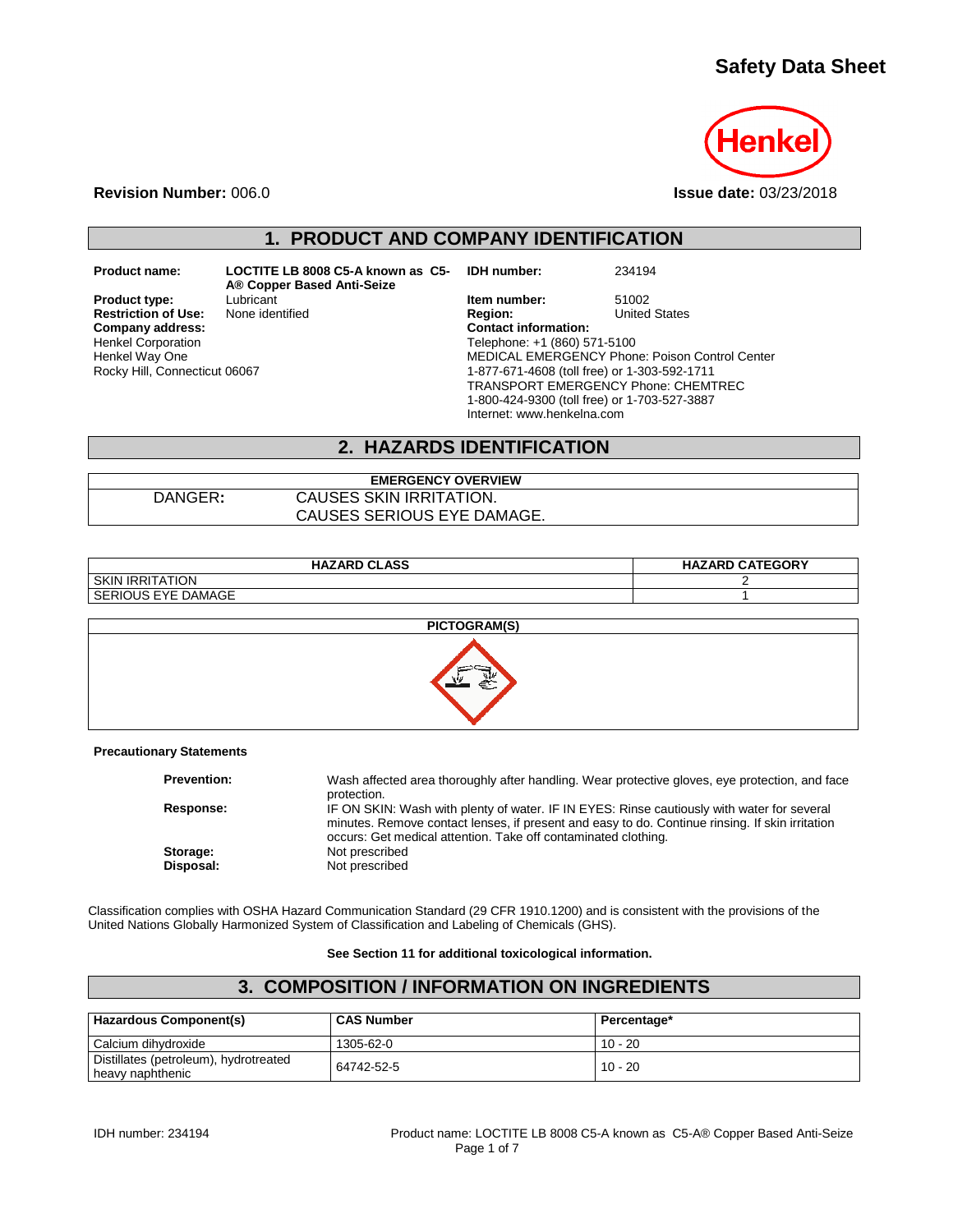| Petroleum distillates, hydrotreated, light<br>naphthenic | 64742-53-6 | $10 - 20$ |
|----------------------------------------------------------|------------|-----------|
| Copper                                                   | 7440-50-8  | $10 - 20$ |
| Graphite                                                 | 7782-42-5  | 5 - 10    |
| Quartz (SiO2)                                            | 14808-60-7 | $0.1 - ?$ |

\* Exact percentages may vary or are trade secret. Concentration range is provided to assist users in providing appropriate protections.

| <b>4. FIRST AID MEASURES</b>       |                                                                                                                                                                      |  |  |
|------------------------------------|----------------------------------------------------------------------------------------------------------------------------------------------------------------------|--|--|
| Inhalation:                        | Move to fresh air. If breathing is difficult, give oxygen. If not breathing, give<br>artificial respiration. If symptoms develop and persist, get medical attention. |  |  |
| Skin contact:                      | Wash with soap and water. If symptoms develop and persist, get medical<br>attention.                                                                                 |  |  |
| Eye contact:                       | Immediately flush eyes with plenty of water for at least 15 minutes. Get<br>medical attention.                                                                       |  |  |
| Ingestion:                         | Do not induce vomiting. Get medical attention.                                                                                                                       |  |  |
| Symptoms:                          | See Section 11.                                                                                                                                                      |  |  |
|                                    | <b>5. FIRE FIGHTING MEASURES</b>                                                                                                                                     |  |  |
| <b>Extinguishing media:</b>        | Water spray (fog), foam, dry chemical or carbon dioxide.                                                                                                             |  |  |
| Special firefighting procedures:   | None                                                                                                                                                                 |  |  |
| Unusual fire or explosion hazards: | None                                                                                                                                                                 |  |  |
| Hazardous combustion products:     | Oxides of carbon.                                                                                                                                                    |  |  |

## **6. ACCIDENTAL RELEASE MEASURES**

**Use personal protection recommended in Section 8, isolate the hazard area and deny entry to unnecessary and unprotected personnel.**

| <b>Environmental precautions:</b> | Do not allow material to contaminate ground water system.                  |  |
|-----------------------------------|----------------------------------------------------------------------------|--|
| Clean-up methods:                 | Scrape up as much material as possible. Clean residue with soap and water. |  |

#### **7. HANDLING AND STORAGE**

Handling: **Handling:** Use only with adequate ventilation. Avoid contact with eyes, skin and clothing. Keep container closed. Wash thoroughly after handling.

Storage: **Storage: Keep in a cool, well ventilated area. Keep in a cool, well ventilated area.**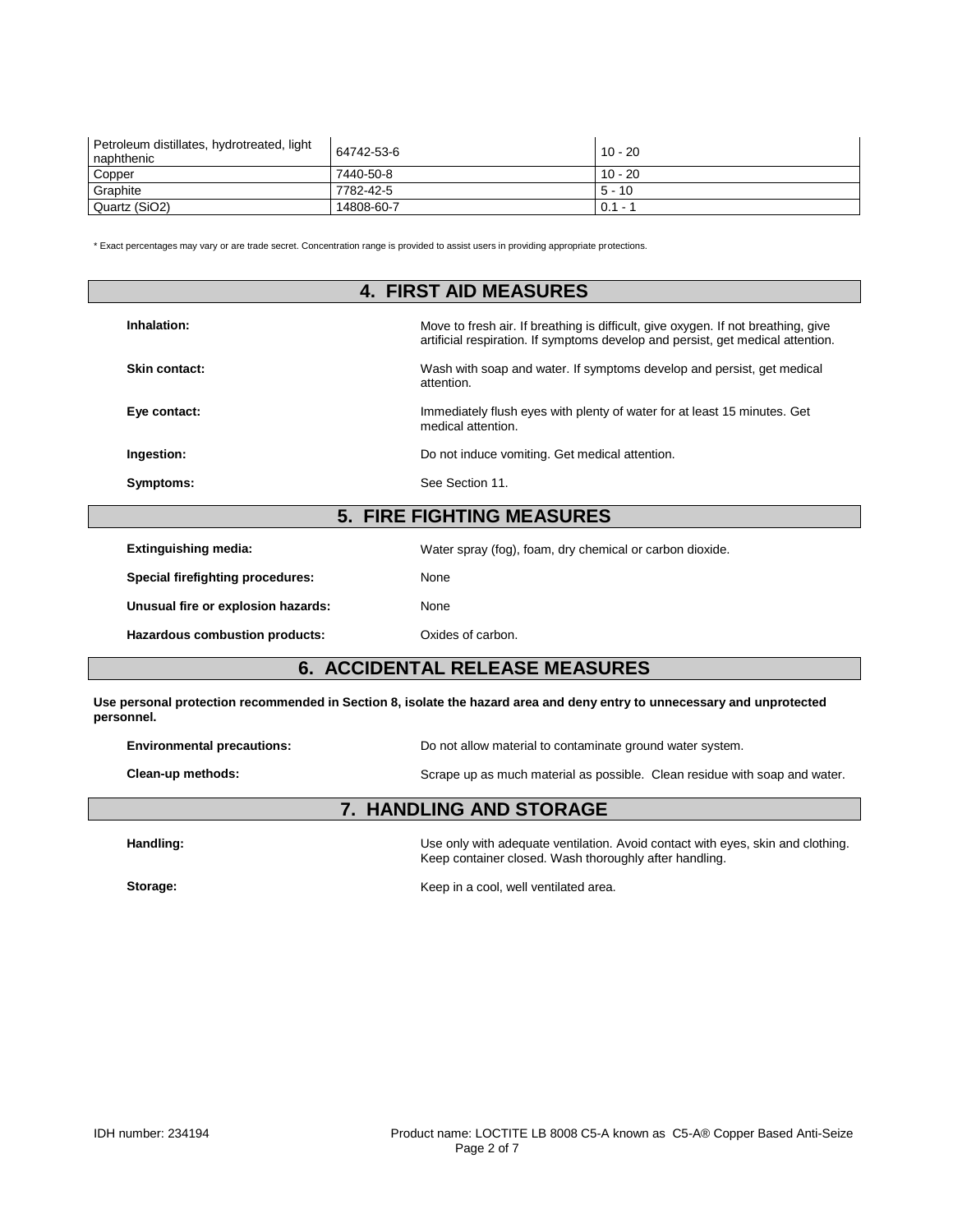# **8. EXPOSURE CONTROLS / PERSONAL PROTECTION**

**Employers should complete an assessment of all workplaces to determine the need for, and selection of, proper exposure controls and protective equipment for each task performed.**

| <b>Hazardous Component(s)</b>                             | <b>ACGIH TLV</b>                                                        | <b>OSHA PEL</b>                                                                                                                                                                                                          | <b>AIHA WEEL</b> | <b>OTHER</b> |
|-----------------------------------------------------------|-------------------------------------------------------------------------|--------------------------------------------------------------------------------------------------------------------------------------------------------------------------------------------------------------------------|------------------|--------------|
| Calcium dihydroxide                                       | 5 mg/m3 TWA                                                             | 5 mg/m3 PEL<br>Respirable fraction.<br>15 mg/m3 PEL Total<br>dust.                                                                                                                                                       | None             | None         |
| Distillates (petroleum), hydrotreated<br>heavy naphthenic | 5 mg/m3 TWA<br>Inhalable fraction.                                      | 5 mg/m3 TWA mist<br>500 ppm (2,000<br>mg/m3) PEL<br>5 mg/m3 PEL Mist.                                                                                                                                                    | None             | None         |
| Petroleum distillates, hydrotreated, light<br>naphthenic  | 5 mg/m3 TWA<br>Inhalable fraction.                                      | 500 ppm (2,000<br>mg/m3) PEL<br>5 mg/m3 PEL Mist.                                                                                                                                                                        | None             | None         |
| Copper                                                    | 0.2 mg/m3 TWA (as<br>Cu) Fume.<br>1 mg/m3 TWA (as<br>Cu) Dust and mist. | 1 mg/m3 PEL (as Cu)<br>Dust and mist.<br>0.1 mg/m3 PEL (as<br>Cu) Fume.                                                                                                                                                  | None             | None         |
| Graphite                                                  | 2 mg/m3 TWA<br>Respirable fraction.                                     | 5 mg/m3 PEL<br>Respirable fraction.<br>15 mg/m3 PEL Total<br>dust.<br>15 MPPCF TWA                                                                                                                                       | None             | None         |
| Quartz (SiO2)                                             | $0.025$ mg/m $3$ TWA<br>Respirable fraction.                            | 2.4 MPPCF TWA<br>Respirable.<br>$0.1$ mg/m $3$ TWA<br>Respirable.<br>0.05 mg/m3 TWA<br>(Respirable dust.)<br>(Respirable dust.)<br>$0.025$ mg/m3<br>OSHA_ACT<br>(Respirable dust.)<br>0.05 mg/m3 PEL<br>Respirable dust. | None             | None         |

**Engineering controls:** Use local ventilation if general ventilation is insufficient to maintain vapor concentration below established exposure limits.

**Respiratory protection:** Use NIOSH approved respirator if there is potential to exceed exposure limit(s). Observe OSHA regulations for respirator use (29 CFR 1910.134).

**Eye/face protection:** Safety goggles or safety glasses with side shields. Full face protection should be used if the potential for splashing or spraying of product exists.

**Skin protection:** Use impermeable gloves and protective clothing as necessary to prevent skin contact.

#### **9. PHYSICAL AND CHEMICAL PROPERTIES**

**Physical state:** Paste Paste<br> **Color:** Paste Polonic Paste Polonic Paste Polonic Paste Polonic Paste Paste Paste Paste Paste Paste Paste Paste Paste Paste Paste Paste Paste Paste Paste Paste Paste Paste Paste Paste Paste **Color:** Copper Color: Copper Color: Copper Color: Copper Color: Copper Color: Copper Color: Copper Color: Copper Color: Copper Color: Copper Color: Copper Color: Copper Color: Copper Copper Copper Copper Copper Copper Cop **Odor:** Mild **Odor threshold:** Not available.<br> **pH:** Not applicable **Vapor pressure:**  $\leq 5.0$  mm hg<br> **Boiling point/range:**  $\leq 260$  °C (> 500°F) **Boiling point/range:**  $\rightarrow$  260 °C ( $\rightarrow$  50<br> **Melting point/ range:** Not available. **Melting point/ range:** Not available. **Specific gravity:** 1.30 **Vapor density:**<br>
Flash point:<br>  $\begin{aligned} \text{Hear} & \rightarrow 93 \text{ °C} &(> 199.4) \end{aligned}$ 

Not applicable<br>  $\leq 5.0$  mm hg **Flash point:** > 93 °C (> 199.4 °F)

IDH number: 234194 Product name: LOCTITE LB 8008 C5-A known as C5-A® Copper Based Anti-Seize Page 3 of 7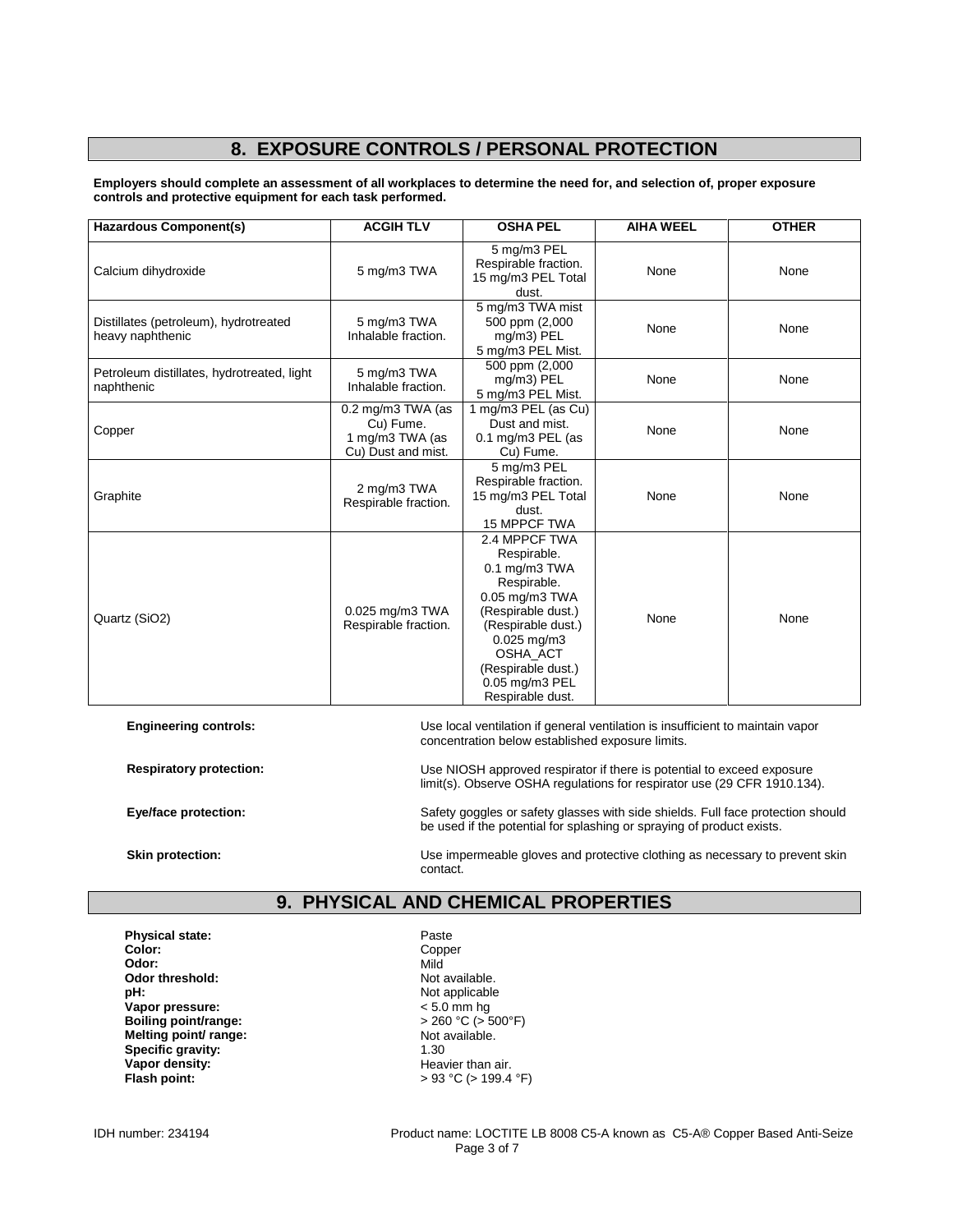**Flammable/Explosive limits - lower:** Not determined<br> **Flammable/Explosive limits - upper:** Not determined **Flammable/Explosive limits - upper:** Not determined<br> **Autoignition temperature:** Not determined **Autoignition temperature:** Not determined<br> **Flammability:** Not applicable **Flammability:**<br> **Flammability:**<br> **Flammability:**<br> **Flammability:**<br> **Flammability:**<br> **Flammability:**<br> **Slower than ether. Evaporation rate:** Slower than Evaporation rate:<br> **Solubility in water:** The ether of the slower than expected. **Solubility in water:** Insoluble<br> **Partition coefficient (n-octanol/water):** Not determined Partition coefficient (n-octanol/water):<br>VOC content: **VOC content:**  $\begin{array}{ccc} \cdot & \cdot & \cdot & \cdot \\ \text{Viscosity:} & \text{Not available.} \end{array}$ **Decomposition temperature:** 

Not available.<br>Not available.

## **10. STABILITY AND REACTIVITY**

| Stability:                           | Stable at normal conditions.                     |
|--------------------------------------|--------------------------------------------------|
| Hazardous reactions:                 | Will not occur.                                  |
| Hazardous decomposition<br>products: | Hydrocarbons. Oxides of carbon.                  |
| Incompatible materials:              | Strong acids and strong bases. Oxidizing agents. |
| <b>Reactivity:</b>                   | Not available.                                   |
| Conditions to avoid:                 | Prolonged exposure to heat.                      |

## **11. TOXICOLOGICAL INFORMATION**

**Relevant routes of exposure:** Skin, Inhalation, Eyes, Ingestion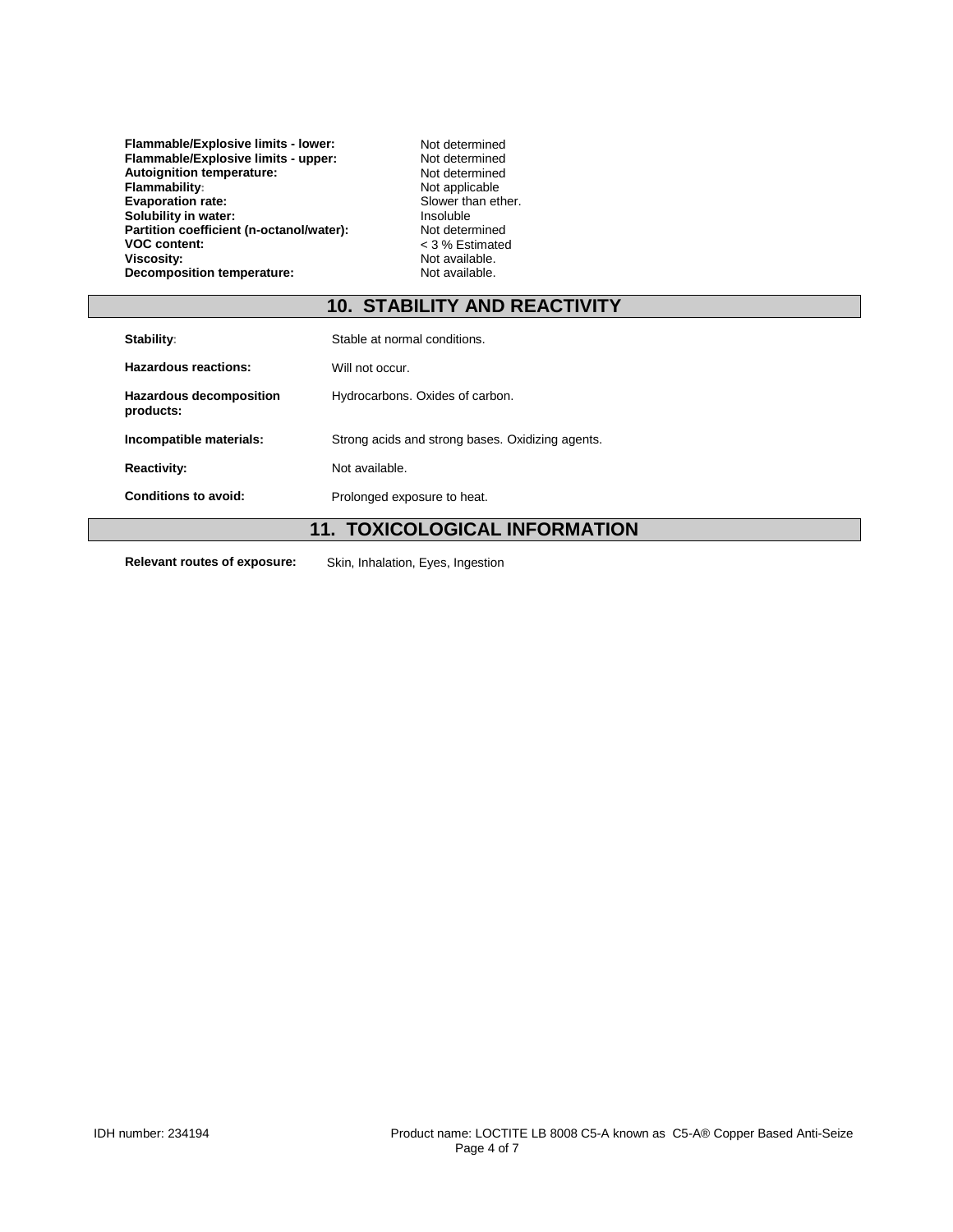#### **Potential Health Effects/Symptoms**

| Inhalation:   | Inhalation of copper fumes may result in metal fume fever. Symptoms include metallic taste,<br>discoloration of skin or hair. May cause respiratory tract irritation. Contains crystalline silica<br>(quartz), which is classified as a possible carcinogen. However, the crystalline silica present in<br>this product is encapsulated in the liquid and will only be liberated if the product is sanded or<br>abraded, and even then what is liberated will not be pure crystalline silica. Appropriate<br>precautions, however, should be taken if the product is sanded or abraded to prevent personnel<br>from breathing the dust. |
|---------------|-----------------------------------------------------------------------------------------------------------------------------------------------------------------------------------------------------------------------------------------------------------------------------------------------------------------------------------------------------------------------------------------------------------------------------------------------------------------------------------------------------------------------------------------------------------------------------------------------------------------------------------------|
| Skin contact: | Causes skin irritation.                                                                                                                                                                                                                                                                                                                                                                                                                                                                                                                                                                                                                 |
| Eye contact:  | Causes serious eye damage.                                                                                                                                                                                                                                                                                                                                                                                                                                                                                                                                                                                                              |
| Ingestion:    | May cause gastrointestinal tract irritation if swallowed.                                                                                                                                                                                                                                                                                                                                                                                                                                                                                                                                                                               |

| Hazardous Component(s)                                    | <b>LD50s and LC50s</b>          | <b>Immediate and Delayed Health Effects</b>                                                                                                       |
|-----------------------------------------------------------|---------------------------------|---------------------------------------------------------------------------------------------------------------------------------------------------|
| Calcium dihydroxide                                       | Oral LD50 (Rat) = $7,340$ mg/kg | Irritant, Corrosive                                                                                                                               |
| Distillates (petroleum), hydrotreated<br>heavy naphthenic | None                            | Irritant                                                                                                                                          |
| Petroleum distillates, hydrotreated, light<br>naphthenic  | None                            | Irritant                                                                                                                                          |
| Copper                                                    | None                            | Allergen, Blood, Central nervous system,<br>Developmental, Gastrointestinal, Immune<br>system, Irritant, Kidney, Liver, Mutagen,<br>Sensory, Skin |
| Graphite                                                  | None                            | Lung                                                                                                                                              |
| Quartz (SiO2)                                             | None                            | Immune system, Lung, Some evidence of<br>carcinogenicity                                                                                          |

| Hazardous Component(s)                                    | <b>NTP Carcinogen</b>            | <b>IARC Carcinogen</b> | <b>OSHA Carcinogen</b><br>(Specifically Regulated) |
|-----------------------------------------------------------|----------------------------------|------------------------|----------------------------------------------------|
| Calcium dihydroxide                                       | No.                              | No                     | No.                                                |
| Distillates (petroleum), hydrotreated<br>heavy naphthenic | No                               | No                     | No                                                 |
| Petroleum distillates, hydrotreated, light<br>naphthenic  | No                               | No                     | No                                                 |
| Copper                                                    | No                               | No                     | No.                                                |
| Graphite                                                  | No.                              | No                     | No.                                                |
| Quartz (SiO2)                                             | Known To Be Human<br>Carcinogen. | Group 1                | Yes                                                |

# **12. ECOLOGICAL INFORMATION**

**Ecological information:** Not available.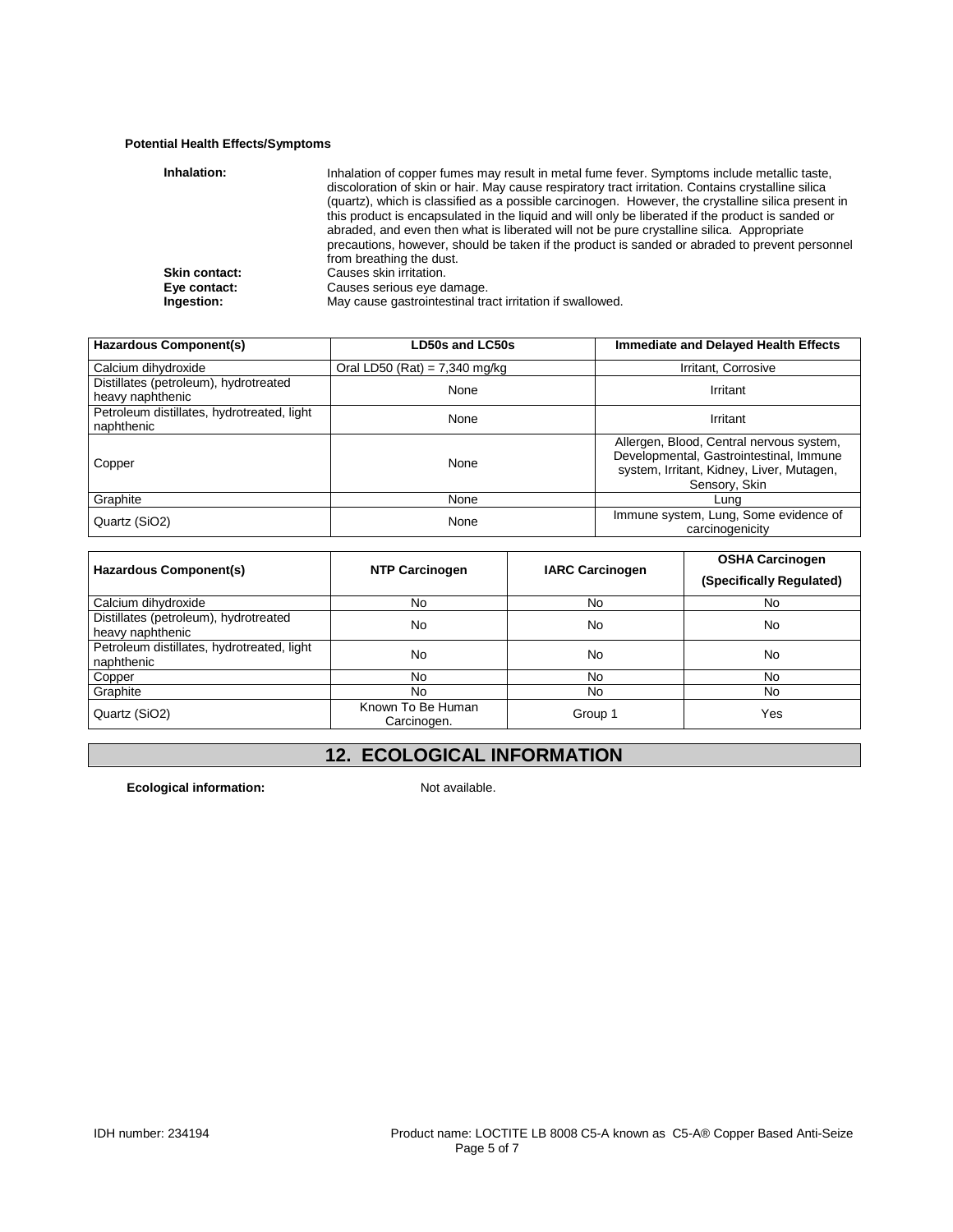#### **13. DISPOSAL CONSIDERATIONS Information provided is for unused product only. Recommended method of disposal:** Follow all local, state, federal and provincial regulations for disposal. **Hazardous waste number:** Not a RCRA hazardous waste. **14. TRANSPORT INFORMATION The transport information provided in this section only applies to the material/formulation itself, and is not specific to any package/configuration. U.S. Department of Transportation Ground (49 CFR)** Environmentally hazardous substance, liquid, n.o.s. (Copper) **Hazard class or division:** 9<br> **Identification number:** UN 3082 **Identification number:** UN<br>Packing group: III **Packing group:** III Marine pollutant: Copper **Marine pollutant: DOT Hazardous Substance(s):** Copper **International Air Transportation (ICAO/IATA) Proper shipping name:** Environmentally hazardous substance, liquid, n.o.s. **Hazard class or division:** 9<br> **Identification number:** UN 3082 **Identification number:** UN<br>Packing group: III **Packing group: Water Transportation (IMO/IMDG) Proper shipping name:** ENVIRONMENTALLY HAZARDOUS SUBSTANCE, LIQUID, N.O.S. (Copper) **Hazard class or division:** 9<br> **Identification number:** UN 3082 **Identification number:** UN<br>Packing group: III

**15. REGULATORY INFORMATION**

#### **United States Regulatory Information**

**Packing group:** 

**Marine pollutant:** Copper

| <b>TSCA 8 (b) Inventory Status:</b><br>TSCA 12 (b) Export Notification:                                       | All components are listed or are exempt from listing on the Toxic Substances Control Act<br>Inventory.<br>None above reporting de minimis                                                                                                                                                       |
|---------------------------------------------------------------------------------------------------------------|-------------------------------------------------------------------------------------------------------------------------------------------------------------------------------------------------------------------------------------------------------------------------------------------------|
| <b>CERCLA/SARA Section 302 EHS:</b><br><b>CERCLA/SARA Section 311/312:</b><br><b>CERCLA/SARA Section 313:</b> | None above reporting de minimis.<br>Immediate Health, Delayed Health<br>This product contains the following toxic chemicals subject to the reporting requirements of<br>section 313 of the Emergency Planning and Community Right-To-Know Act of 1986 (40<br>CFR 372). Copper (CAS# 7440-50-8). |
| <b>CERCLA Reportable quantity:</b>                                                                            | Copper (CAS# 7440-50-8) 5,000 lbs. (2,270 kg)                                                                                                                                                                                                                                                   |
| <b>California Proposition 65:</b>                                                                             | This product contains a chemical known in the State of California to cause cancer.                                                                                                                                                                                                              |
| <b>Canada Regulatory Information</b>                                                                          |                                                                                                                                                                                                                                                                                                 |
| <b>CEPA DSL/NDSL Status:</b>                                                                                  | All components are listed on or are exempt from listing on the Canadian Domestic<br>Substances List.                                                                                                                                                                                            |

#### **16. OTHER INFORMATION**

**This safety data sheet contains changes from the previous version in sections:** 2, 8, 11